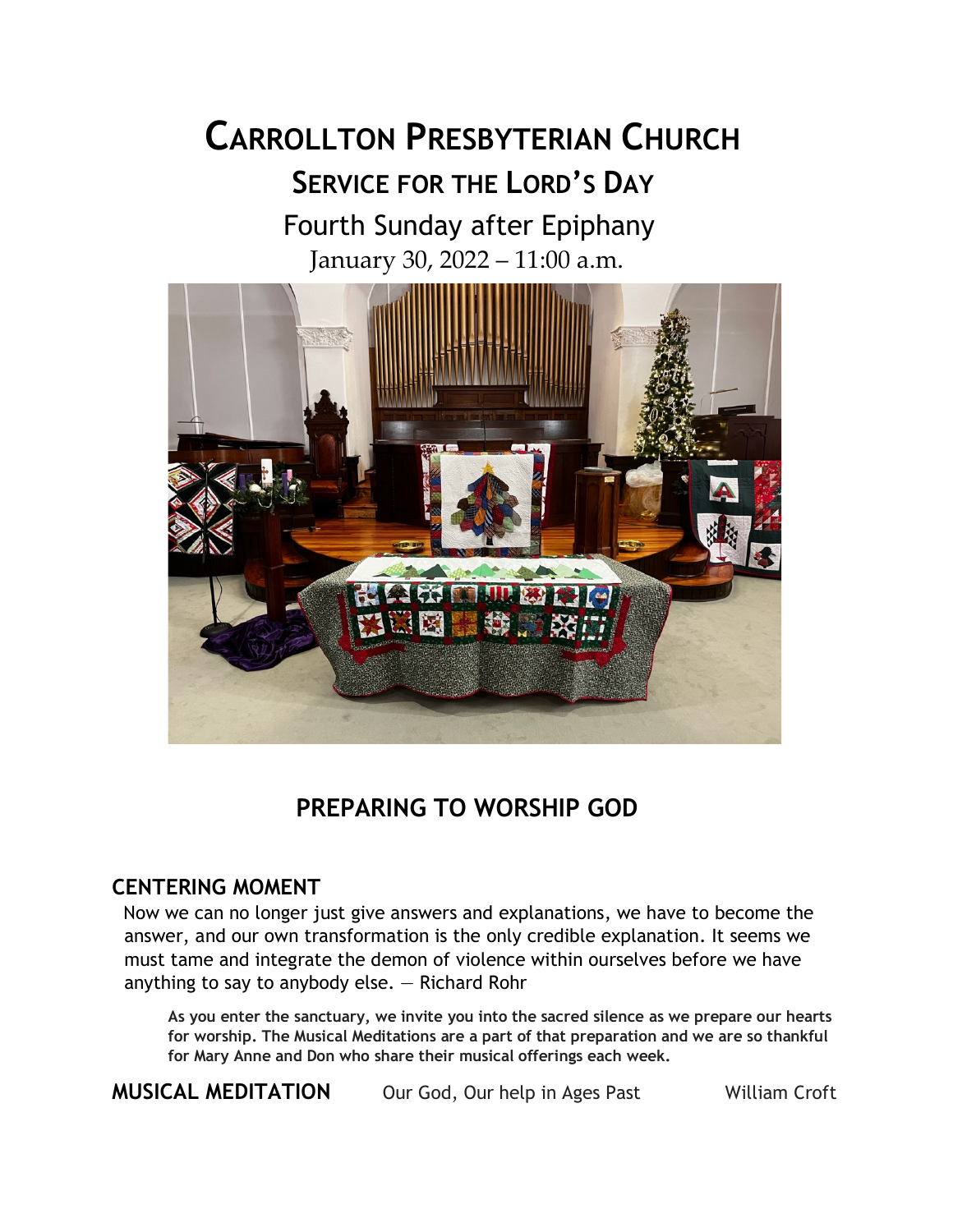## **GATHERING AROUND GOD'S WORD**

## **WELCOME AND ANNOUNCEMENTS** Not rev. Michael Moore

**PRELUDE** Still, Still, Still Trad Austrian -Arr: Lloyd Larson

## **CALL TO WORSHIP Mimi Gentry** *Mimi Gentry*

Today, the words of God come to us, in love,

**inviting us to not be afraid, but to place our faith in God.**

Today, the word of God comes to us, in faith,

**inviting us to trust in the One who knows us, to place our hope in the One who saves us.**

Today, the Word of God comes to us, in hope,

**inviting us to be gracious in our love and in our service to others.**

| *OPENING HYMN | Lord, Speak to Me That I May Speak | GTG #722 |
|---------------|------------------------------------|----------|
|---------------|------------------------------------|----------|

## **CALL TO CONFESSION CALL TO CONFESSION**

We hide them deep in the closets of our hearts, but God knows our secret failings. We sit in the shadows of our lives, but God sees the possibility we can become. We mumble our words, but God bends down to listen, and whisper grace and hope to us. Let us confess our sins to the One who loves us, as we pray together,

## **UNISON PRAYER OF CONFESSION Mimi Gentry**

**God of incredible patience, we must confess that our love is not always what we might hope it would be. We focus so much on ourselves, the needs of others pale in significance. Too often, we find ourselves rejoicing in the miseries of others, believing they must have done something to deserve what comes their way. We continually push our families and friends away from us, simply by insisting that everything be done our way. Faithful Deliverer of our foolish lives, forgive us and have mercy on us. As you rescue us from ourselves, may we become your people. As you touch us with faith, may we be witnesses to the world of your dreams. As you pour out hope upon us, may we be your compassion to those who hurt. As you drench us with your love which comes to us in Jesus Christ, our Lord and Savior, may we be made whole. –-** *Silence is kept.* **Amen.**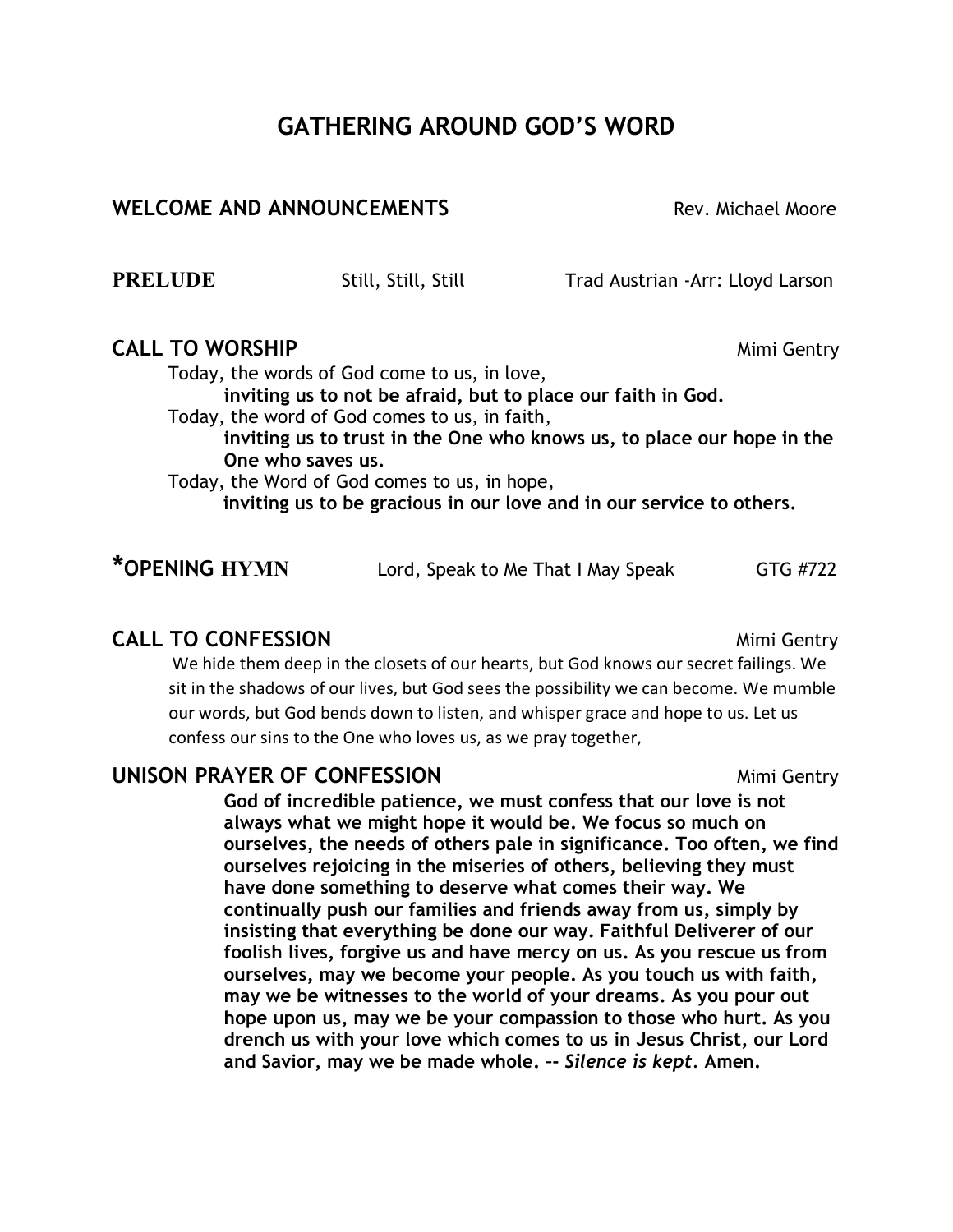| <b>ASSURANCE OF GOD'S GRACE</b>                                                 | Rev. Michael Moore |
|---------------------------------------------------------------------------------|--------------------|
| God's love never ends! With this good news, we know we are forgiven; with       |                    |
| this blessing, we know that we are healed. Now, we can bear all things,         |                    |
| believe all things, hope all things, endure all things. Thanks be to God! Amen. |                    |

## **NO CONTACT PASSING OF THE PEACE**

## GLORIA PATRI **GTG#** 581

Glory be to the Father, and to the Son, and to the Holy Ghost; As it was in the beginning, is now, and ever shall be: World without end. Amen. Amen.

## **LISTENING FOR GOD'S WORD**

## **PRAYER FOR ILLUMINATION**

| <b>SCRIPTURE READING</b><br>This is the Word of the Lord!<br>Thanks be to God!        | 1 Corinthians 13:1-13         | Rev. Michael Moore       |
|---------------------------------------------------------------------------------------|-------------------------------|--------------------------|
| *HYMN                                                                                 | God of Grace and God of Glory | GTG #307                 |
| <b>SECOND SCRIPTURE READING</b><br>This is the Word of the Lord!<br>Thanks be to God! | Luke 4:22-30                  | Rev. Michael Moore       |
| <b>SERMON</b>                                                                         | The Greatest of These is Love | <b>Rev Michael Moore</b> |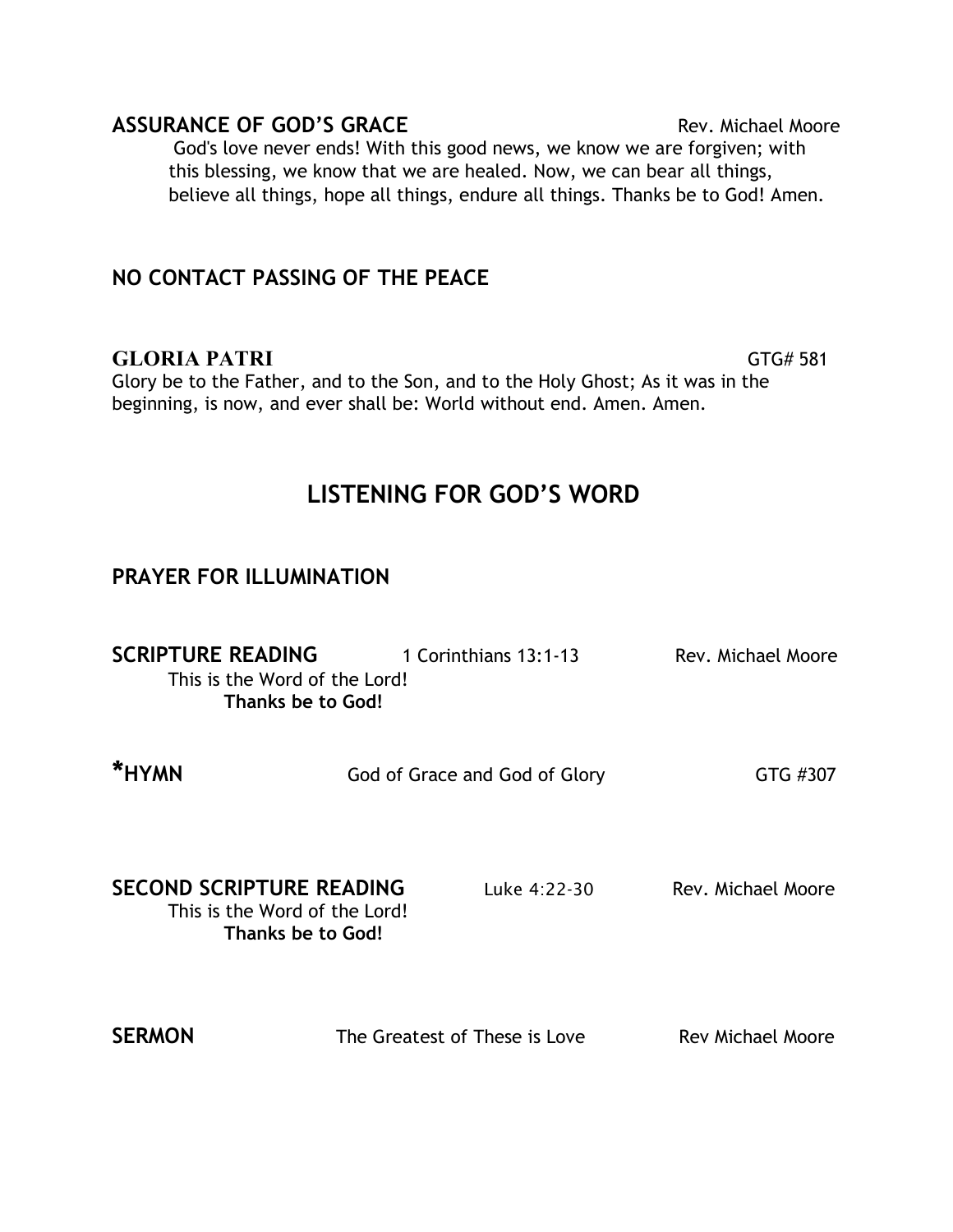## **RESPONDING TO GOD'S WORD**

## **\*AFFIRMATION OF FAITH**

**I believe in God the Father Almighty, Maker of heaven and earth, And in Jesus Christ his only Son our Lord; who was conceived by the Holy Ghost, born of the Virgin Mary, suffered under Pontius Pilate, was crucified, dead, and buried; he descended into hell; the third day he rose again from the dead; he ascended into heaven, and sitteth on the right hand of God the Father Almighty; from thence he shall come to judge the quick and the dead.** 

**I believe in the Holy Ghost; the holy catholic Church; the communion of saints; the forgiveness of sins; the resurrection of the body; and the life everlasting. Amen.** 

### **PRAYERS OF THE PEOPLE**

(When you hear Lord in your mercy, please respond by saying: hear our prayer) **Our Father, who art in heaven, hallowed be thy name. Thy Kingdom come, thy will be done, on earth as it is in heaven. Give us this day our daily bread, and forgive us our debts as we forgive our debtors. And lead us not into temptation, but deliver us from evil, for thine is the kingdom and the power, and the glory forever. Amen** 

#### **WORDS OF GRACE AND THANKSGIVING Mimi Gentry** *Mimi* Gentry

God's love is revealed in those who seek to be faithful in sharing their gifts, so the hungry might be fed, so the lonely might be comforted, so the forgotten will be remembered, so our sisters and brothers might know God's grace and love in their lives. Amen.

#### **OFFERTORY** A Sower Came from Ancient Hills

(you are invited to bring your offering to the plate on the Communion Table)

**\*DOXOLOGY** Praise G-d, From Whom All Blessings Flow GTG #606

**PRAYER OF THANKSGIVING**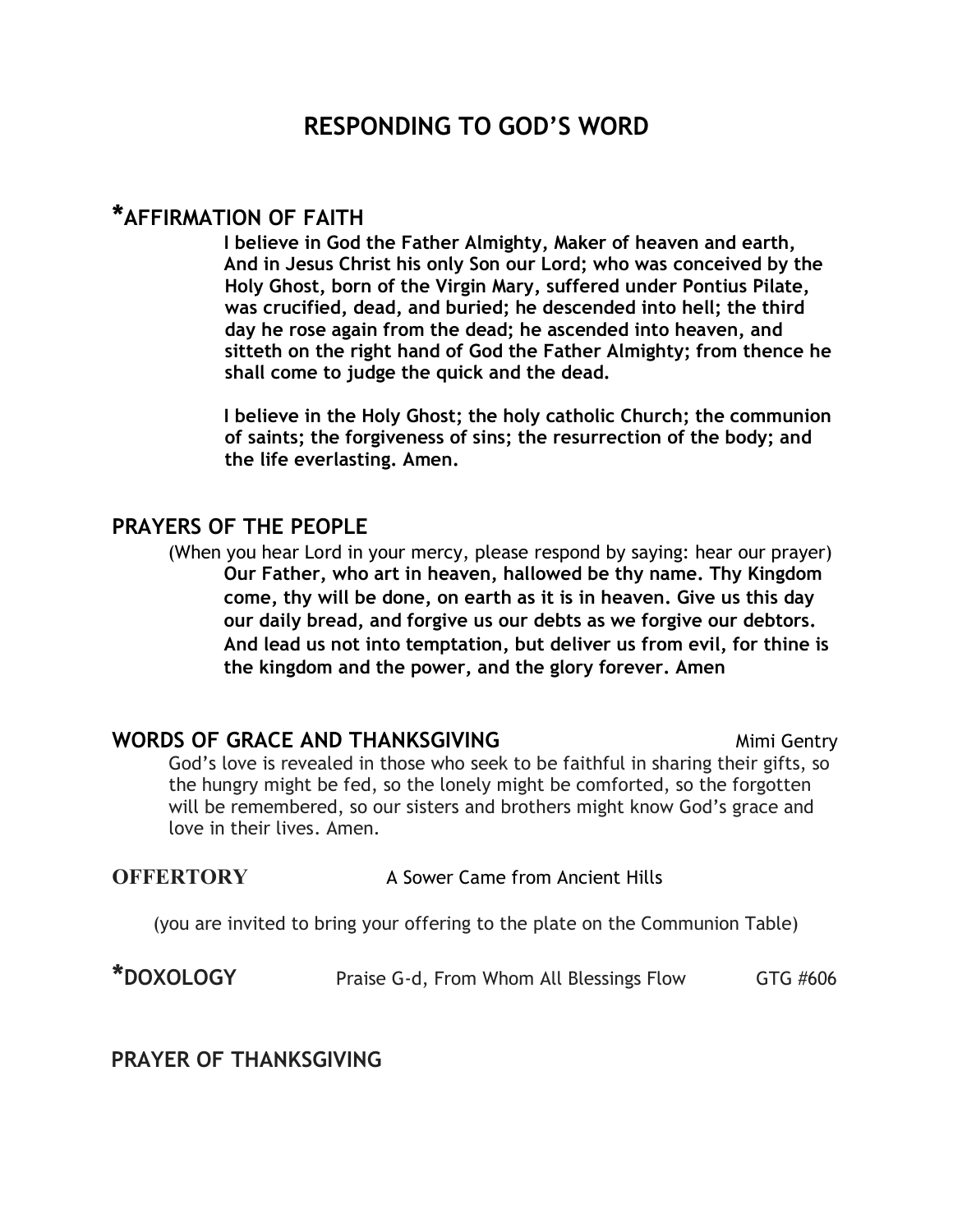## **FOLLOWING GOD'S WORD INTO THE WORLD**

\*CLOSING HYMN Take My Life GTG #697

**CHARGE AND BENEDICTION**

**POSTLUDE I'd Rather Have Jesus** George Beverly Shea

The liturgy was written by Pastor Michael's friend and colleague, Thom M. Shuman and is found in his book, Bearers of Grace and Justice © 2012

**\*** You are invited to stand, if able

**\*\*** You are invited to remain seated for the postlude

**Please refrain from talking after the Benediction. The Livestream doesn't end until after the postlude and conversations can be heard during the Livestream.**

**"We are live streaming this service so people can join us wherever they are. Please know that we have cameras recording, and your image may show up on our broadcast. Thanks so much."**

**Thanks to everyone who is viewing from home. You're as much a part of this service as anyone attending in person. You add power to our congregation's prayer and praise.**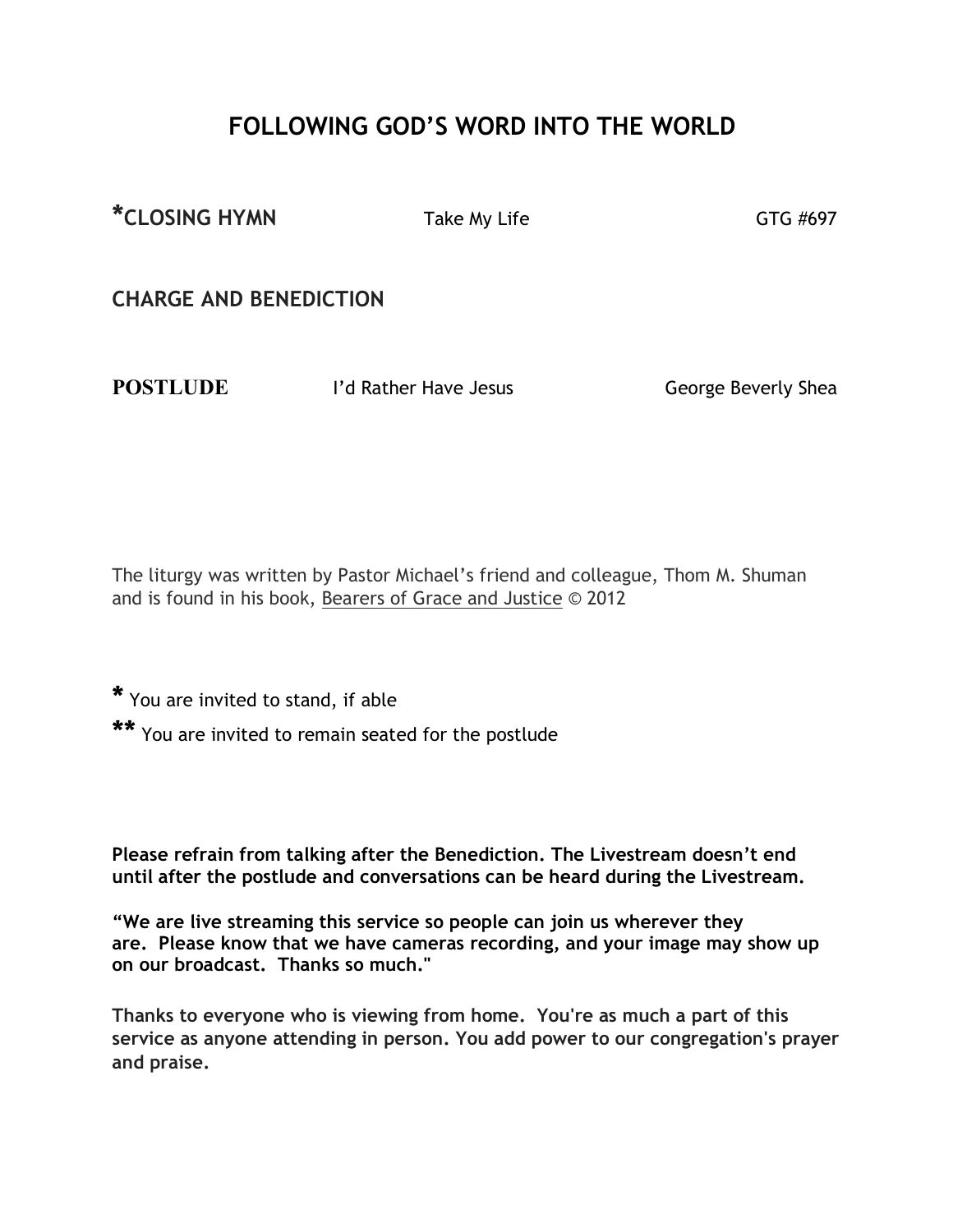

**There will be a called congregational meeting immediately following worship for the purpose of electing new Ruling Elders (Class of 2023 - Phil McGee & Greg Stewart; Class of 2024 - Bill Hodge, Julia Chibbaro, Jim Carter, and Johnny Jackson) and dissolving the call between Pastor Michael and CPC (effective February 7th).**A Zoom link will be sent out via the Heartbeat for this meeting. It is critically important that we have a quorum (34 members) present (in-person or via Zoom) in order to hold this meeting.

#### **WORSHIP LEADERSHIP**

Pastor: Rev. Michael Moore Organist: Bryant Hand Pianist: Leslie Goldsmith Music Meditation: Mary Anne Taylor Liturgist: Mimi Gentry Virtual Worship Technicians: Keith and Robin Ellison Jared Price, Jane Taylor, and Denise Moore Ushers: Jeb Brown and Jim Carter



Carrollton Presbyterian Church 124 Maple Street, Carrollton, Georgia 30117 Phone: 770-832-6131 Email: office@carrolltonpresbyterian.net Website: www.carrolltonpresbyterian.net

**Elder on Call –– Jeb Brown** Phone: 770-885-8293 Email: jebbrown2010@hotmail.com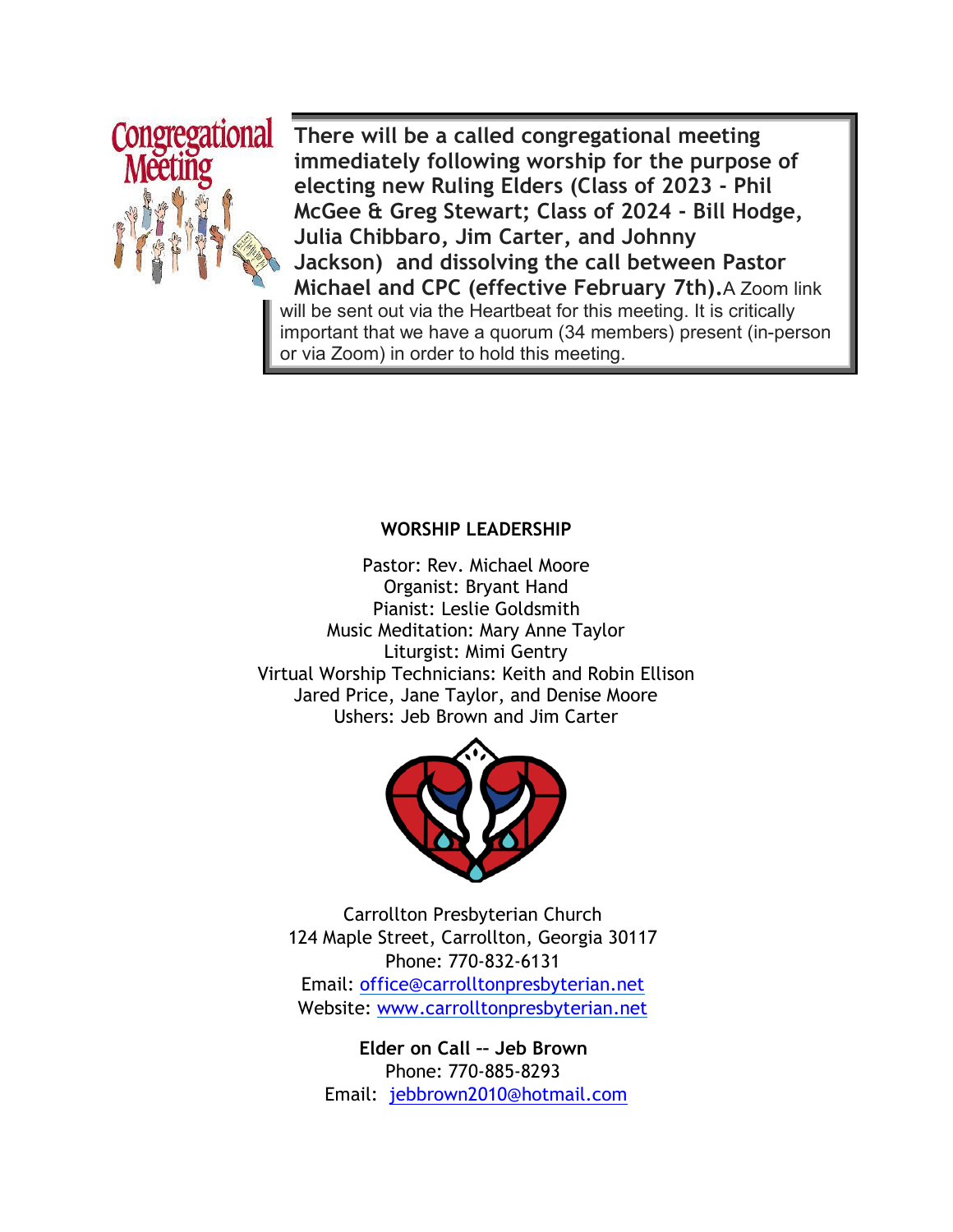

Our deepest Christian sympathy to the family of Cynthia Jones. Please keep this family in your thoughts and prayers.

Musical Meditation "Our God, Our Help in Ages Past" © 2013 Westminster John Knox Press. Text: Isaac Watts (1719, alt.), Music: William Croft (1708). Arranged for piano by Mary Anne Taylor.

Prelude "Still, Still, Still" Trad. Austrian carol; piano arrangement by Lloyd Larson. © 2012, 2019 Hope Publishing Company, Carol Stream, IL, 60188. All rights reserved. Used by permission. CCLI license # 21248914 (streaming). One License # 739569 (streaming).

"Lord, Speak to Me That I May Speak" *Glory to God* Hymnal # 722. © 2013 Westminster John Knox Press. Text: Frances Ridley Havergal, 1872, alt. Music: Robert Schumann, 1839, alt. Text & music public domain.

"Gloria Patri" *Glory to God* Hymnal # 581. © 2013 Westminster John Knox Press. Text: Trad. Liturgical text. Music: Henry W. Greatorex, 1851. Words & music public domain.

"God of Grace and God of Glory" *Glory to God* Hymnal # 307. © 2013 Westminster John Knox Press. Text: Harry Emerson Fosdick (1930, alt.). Music: John Hughes (1907). Words & music public domain.

Offertory "A Sower Came from Ancient Hills" *Glory to God* Hymnal © 2013 Westminster John Knox Press. Text:. Herman G. Stuempfle Jr. (1998). Text © 2006 GIA Publications, Inc. Music: John D. Horman (2003) © 2003 Zimbel Press.All rights reserved. All rights reserved. Used by permission. CCS license # 14060 (streaming).

Doxology "Praise God, From Whom All Blessings Flow" *Glory to God* Hymnal # 606. © 2013 Westminster John Knox Press. Words & music public domain.

"Take My Life" *Glory to God* Hymnal # 697. © 2013 Westminster John Knox Press. Text: Frances Ridley Havergal (1874). Music: H. A. César Malan (1827). Words & music public domain.

Postlude "I'd Rather Have Jesus" Music by George Beverly Shea ; solo piano arranged by Mark Hayes. © 1939 Word Music, LLC 1939. Renewed 1966 Curb Word Music (Admin. by WC Music Corp.). All rights reserved. Used by permission. CCLI license # 21248914 (streaming).

Liturgy from *Bearers of Grace and Justice: Lectionary Liturgies for Year C* © 2012 Thom M. Shuman. All rights reserved. Used by permission.

Scripture quotations are from New Revised Standard Version Bible, copyright © 1989 National Council of the Churches of Christ in the United States of America. Used by permission. All rights reserved worldwide.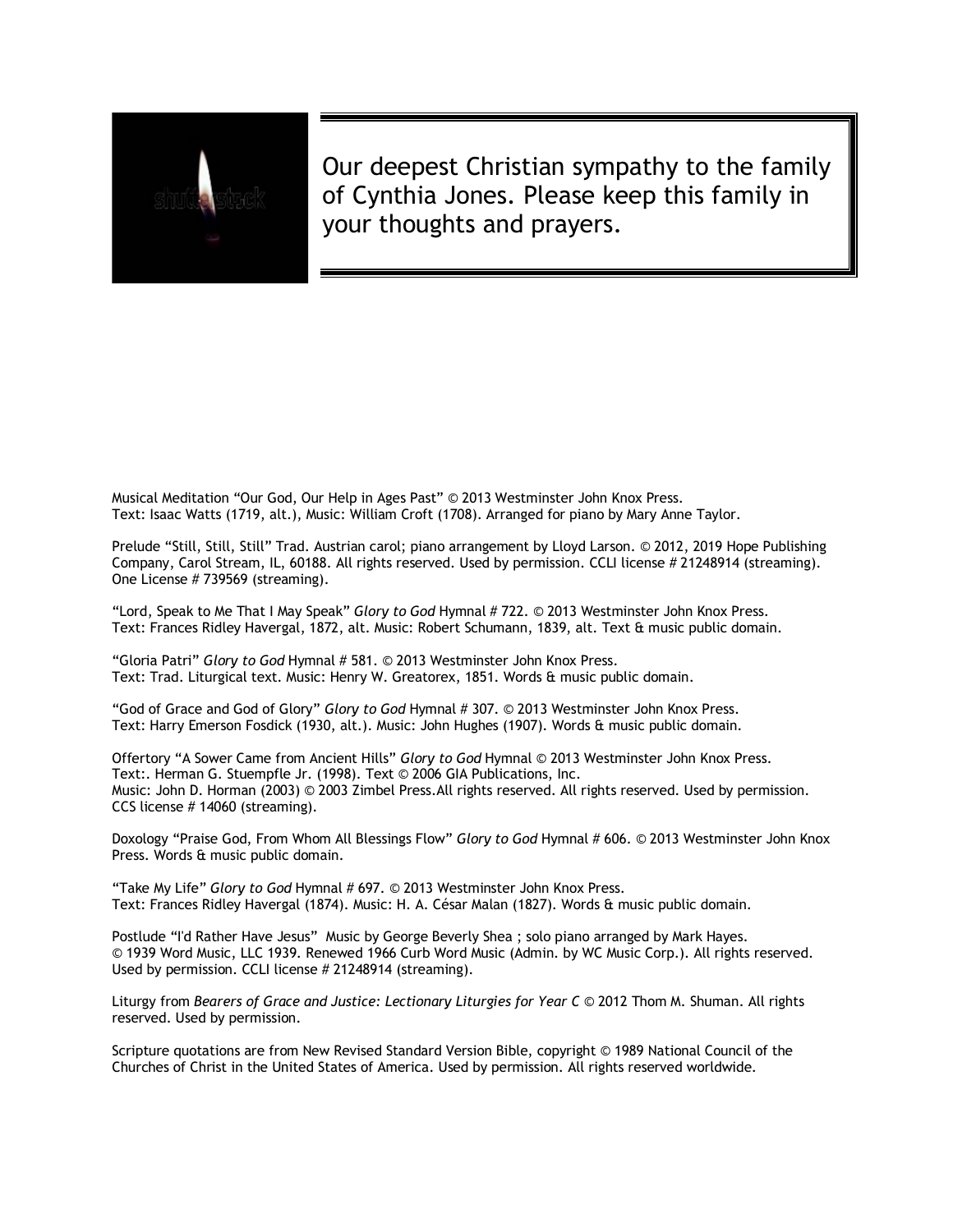

Wednesday Night Fellowship Meals start back on February 16<sup>th</sup> Stay tuned for exciting plans coming!



Want to hear about how Carrollton Presbyterian is sharing the Love of Christ with a wounded world? Sign up for Heartbeat, our weekly emailed newsletter. It's full of great photos and bits of news about what we're doing here. www.carrolltonpresbyterian.com

There are many ministries that Carrollton Presbyterian Church supports in our community and beyond. You may give of your time, talent, and tithes by contacting the church office, mailing a check to the church or, by giving online through Realm Communications or www.carrolltonpresbyterian.church.

Thank you for this prayerful consideration of your gifts.

The Disciple Bible Study will resume on Tuesday, January 25, 2022, 5;30- 7:00 pm in Westminster Hall. This 16 week study is based on the New Testament books John, 1st, 2nd, and 3rd John, and Revelation. If you are interested in participating in this study please contact Mary Anne Taylor., tmaryanne45@gmail.com or 770-363-7379.



Come join us for a devotional, prayer, and fellowship on Wednesday mornings at 9:00 am in Westminster Hall. We are starting back January 19th.